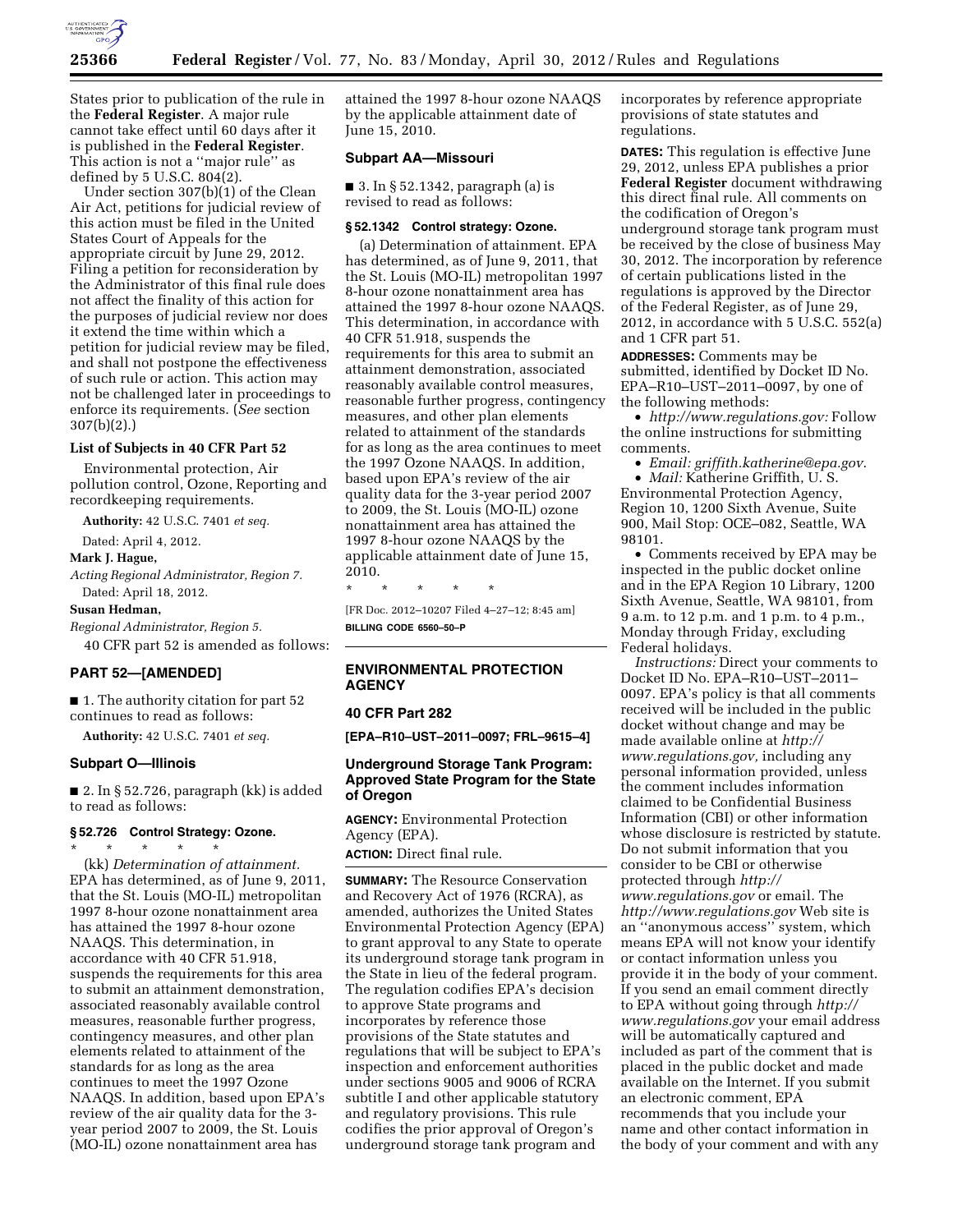disk or CD–ROM you submit. If EPA cannot read your comment due to technical difficulties and cannot contact you for clarification, EPA may not be able to consider your comment. Electronic files should avoid the use of special characters or any form of encryption, and be free of any defects or viruses. For additional information about EPA's public docket, visit the EPA Docket Center homepage at *[http://](http://www.epa.gov/epahome/dockets.htm) [www.epa.gov/epahome/dockets.htm](http://www.epa.gov/epahome/dockets.htm)*.

*Docket:* All documents in the docket are listed in the *[http://](http://www.regulations.gov) [www.regulations.gov](http://www.regulations.gov)* index. Although listed in the index, some information is not publicly available, e.g., CBI or other information whose disclosure is restricted by statute. Certain other material, such as copyrighted material, will be publicly available only in hard copy. Publicly available docket materials are available either electronically in *[http://](http://www.regulations.gov) [www.regulations.gov](http://www.regulations.gov)* or in hard copy.

**FOR FURTHER INFORMATION CONTACT:**  Katherine Griffith, U. S. Environmental Protection Agency, Region 10, 1200 Sixth Avenue, Suite 900, Mail Stop: OCE–082, Seattle, WA 98101, phone number: (206) 553–2901, email: *[griffith.katherine@epa.gov](mailto:griffith.katherine@epa.gov)*.

#### **SUPPLEMENTARY INFORMATION:**

#### **A. Background**

Section 9004 of the Resource Conservation and Recovery Act of 1976 (RCRA), as amended, 42 U.S.C. 6991c, authorizes the United States Environmental Protection Agency (EPA) to approve a State to operate its underground storage tank program in the State in lieu of the federal underground storage tank program. EPA published a **Federal Register** document announcing its decision to grant approval to Oregon on September 16, 2011, and approval was effective on September 16, 2011 (76 FR 57659).

EPA codifies its approval of State programs in 40 CFR part 282 and incorporates by reference therein those provisions of the State statutes and regulations that are subject to EPA's inspection and enforcement authorities under sections 9005 and 9006 of subtitle I of RCRA, 42 U.S.C. 6991d and 6991e, and other applicable statutory and regulatory provisions. Today's rulemaking codifies EPA's approval of Oregon's underground storage tank program. This codification reflects the State program in effect at the time EPA grants Oregon approval under section 9004, 42 U.S.C. 6991c, for its underground storage tank program. Notice and opportunity for comment were provided earlier on the Agency's

decision to approve the Oregon program, and EPA is not now reopening that decision nor requesting comment on it.

This effort provides clear notice to the public of the scope of the approved program in each state. By codifying the approved Oregon program and by amending the Code of Federal Regulations (CFR) whenever a new or different set of requirements is approved in Oregon, the status of federallyapproved requirements of the Oregon program will be readily discernible. Only those provisions of the Oregon underground storage tank program EPA has approved will be incorporated by reference for enforcement purposes.

To codify EPA's approval of Oregon's underground storage tank program, EPA has added § 282.87 to Title 40 of the CFR. Section 282.87(d)(1)(i) incorporates by reference for enforcement purposes the State's statutes and regulations. Section 282.87 also references the Attorney General's Statement, Demonstration of Adequate Enforcement Procedures, the Program Description, and the Memorandum of Agreement, which are approved as part of the underground storage tank program under subtitle I of RCRA.

EPA retains the authority under sections 9003(h), 9005 and 9006 of subtitle I of RCRA, 42 U.S.C. 6991b(h), 6991d and 6991e, and other applicable statutory and regulatory provisions to undertake corrective actions, inspections and enforcement in approved States. With respect to such actions, EPA will rely on federal sanctions, federal inspection authorities, and federal procedures rather than the State authorized analogues to these provisions. Therefore, the approved Oregon enforcement authorities will not be incorporated by reference. Section 282.87 lists those approved Oregon authorities that would fall into this category.

The public also needs to be aware that some provisions of the State's underground storage tank program are not part of the federally-approved State program, because such provisions are ''broader in scope'' than subtitle I of RCRA. See 40 CFR 281.12(a)(3)(ii). As a result, State provisions which are ''broader in scope'' than the federal program are not incorporated by reference for purposes of enforcement in Part 282. Section 282.87 of the codification simply lists for reference and clarity the Oregon statutory and regulatory provisions which are ''broader in scope'' than the federal program and which are not, therefore, part of the approved program being codified today. ''Broader in scope''

provisions cannot be enforced by EPA; the State, however, will continue to implement and enforce such provisions.

#### **B. Statutory and Executive Order Review**

This final rule only applies to Oregon's UST Program requirements pursuant to RCRA Section 9004 and imposes no requirements other than those imposed by State law. It complies with applicable EOs and statutory provisions as follows:

### *1. Executive Order 12866*

The Office of Management and Budget (OMB) has exempted this rule from its review under Executive Order 12866.

#### *2. Paperwork Reduction Act*

This action does not impose an information collection burden under the provisions of the Paperwork Reduction Act, 44 U.S.C. 3501 *et seq.,* because this rule does not establish or modify any information or recordkeeping requirements for the regulated community and only seeks to authorize the pre-existing requirements under State law and imposes no additional requirements beyond those imposed by State law.

#### *3. Regulatory Flexibility Act*

After considering the economic impacts of today's rule on small entities under the Regulatory Flexibility Act, I certify that this rule will not have a significant economic impact on a substantial number of small entities because the rule will only have the effect of authorizing pre-existing requirements under State law and imposes no additional requirements beyond those imposed by State law.

# *4. Unfunded Mandates Reform Act*

Because today's rulemaking codifies pre-existing requirements under Oregon state law and does not impose any additional enforceable duty beyond that required by Oregon state law, it does not contain any unfunded mandate or significantly or uniquely affect small governments, as described in the Unfunded Mandates Reform Act.

### *5. Executive Order 13132: Federalism*

Executive Order 13132 does not apply to this rule because this final rule does not have Federalism implications. It will not have substantial direct effects on the States, on the relationship between the national government and the States, or on the distribution of power and responsibilities among various levels of government.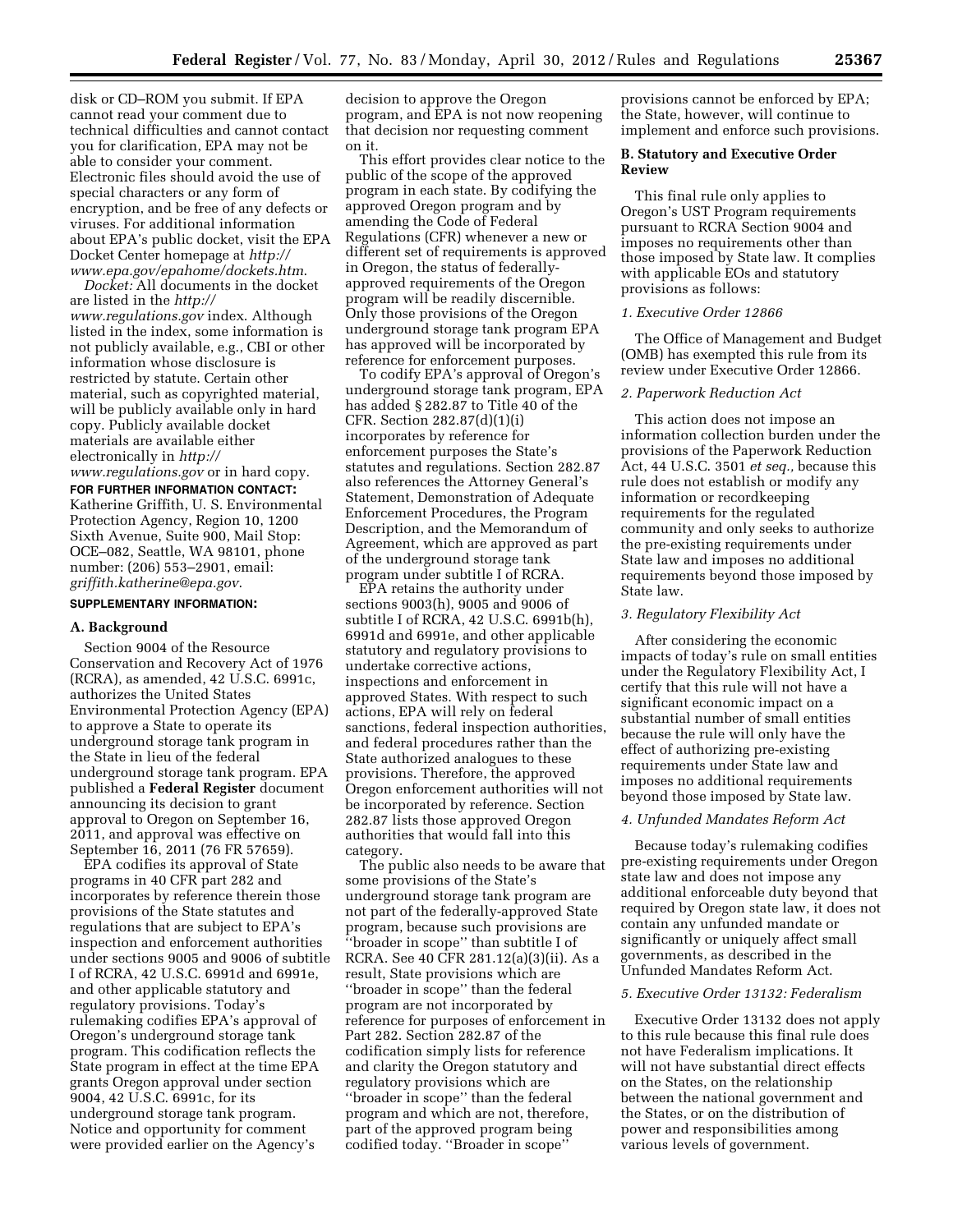### *6. Executive Order 13175: Consultation and Coordination With Indian Tribal Governments*

Executive Order 13175 does not apply because this rule does not have tribal implications (i.e., substantial direct effects on one or more Indian tribes, on the relationship between the Federal Government and Indian tribes, or on the distribution of power and responsibilities between the Federal Government and Indian tribes). EPA retains its authority in Indian Country.

### *7. Executive Order 13045: Protection of Children From Environmental Health and Safety Risks*

EPA interprets Executive Order 13045 (62 FR 19885, April 23, 1997) as applying only to those regulatory actions that concern health or safety risks, such that the analysis required under section 5–501 of the Executive Order has the potential to influence the regulation. This action is not subject to Executive Order 13045 because it will codify a state program.

# *8. Executive Order 13211: Actions That Significantly Affect Energy Supply, Distribution, or Use*

This rule is not subject to Executive Order 13211 because it is not a ''significant regulatory action'' as defined under Executive Order 12866.

# *9. National Technology Transfer and Advancement Act*

Section 12(d) of the National Technology Transfer and Advancement Act of 1995 (''NTTAA''), (15 U.S.C. 272), directs EPA to provide Congress, through OMB, explanations when the Agency decides not to use available and applicable voluntary consensus standards. This rulemaking does not involve technical standards. Therefore, the NTTAA does not apply.

# *10. Executive Order 12898: Federal Actions To Address Environmental Justice in Minority Populations and Low Income Populations*

Executive Order 12898 (59 FR 7629, February 16, 1994) establishes Federal executive policy on environmental justice. Its main provision directs Federal agencies, to the greatest extent practicable and permitted by law, to make environmental justice part of their mission by identifying and addressing, as appropriate, disproportionately high and adverse human health or environmental effects of their programs, policies, and activities on minority populations and low-income populations in the United States. EPA has determined that this rule will not have disproportionately high and

adverse human health or environmental effects on minority or low-income populations. This rule does not affect the level of protection provided to human health or the environment because this rule codifies pre-existing State rules which are no less stringent than existing Federal requirements.

# *11. Submission to Congress and the General Accounting Office*

Under 5 U.S.C. 801(a)(1)(A) as added by the Small Business Regulatory Enforcement Fairness Act of 1996, EPA submitted a report containing this rule and other required information to the U.S. Senate, the U.S. House of Representatives and the Comptroller General of the General Accounting Office prior to publication of the rule in today's **Federal Register**. This rule is not a ''major rule'' as defined by 5 U.S.C. 804(2).

#### **List of Subjects in 40 CFR Part 282**

Environmental protection, Hazardous substances, Incorporation by reference, Intergovernmental relations, State program approval, Underground storage tanks and Water pollution control.

**Authority:** This document is issued under the authority of Section 9004 of the Resource Conservation and Recovery Act of 1976 (RCRA), as amended, 42 U.S.C. 6991c.

Dated: April 10, 2012.

# **Dennis J. McLerran,**

*Regional Administrator, Region 10.* 

For the reasons set forth in the preamble, 40 CFR part 282 is amended as follows:

### **PART 282—APPROVED UNDERGROUND STORAGE TANK PROGRAMS**

■ 1. The authority citation for part 282 continues to read as follows:

**Authority:** 42 U.S.C. 6912, 6991c, 6991d, and 6991e.

### **Subpart B—Approved State Programs**

■ 2. Add § 282.87 to subpart B to read as follows:

#### **§ 282.87 Oregon State-Administered Program.**

(a) The State of Oregon is approved to administer and enforce an underground storage tank program in lieu of the federal program under subtitle I of the Resource Conservation and Recovery Act of 1976 (RCRA), as amended, 42 U.S.C. 6991 *et seq.* The State's program, as administered by the Oregon Department of Environmental Quality, was approved by EPA pursuant to 42 U.S.C. 6991c and Part 281 of this Chapter. EPA published the notice of

final determination approving the Oregon underground storage tank program on September 16, 2011, and it became effective on that date.

(b) Oregon has primary responsibility for enforcing its underground storage tank program. However, EPA retains the authority to exercise its corrective action, inspection and enforcement authorities under sections 9003(h), 9005 and 9006 of subtitle I of RCRA, 42 U.S.C. 6991b(h), 6991d and 6991e, as well as its authority under other statutory and regulatory provisions.

(c) To retain program approval, Oregon must revise its approved program to adopt new changes to the federal subtitle I program which make it more stringent, in accordance with section 9004 of RCRA, 42 U.S.C. 6991c, and 40 CFR part 281, subpart E. If Oregon obtains approval for the revised requirements pursuant to section 9004 of RCRA, 42 U.S.C. 6991c, the newly approved statutory and regulatory provisions will be added to this subpart and notice of any change will be published in the **Federal Register**.

(d) Oregon has final approval for the following elements submitted to EPA in its program application as of September 16, 2011.

(1) *State statutes and regulations.* (i) The provisions cited in this paragraph are incorporated by reference as part of the underground storage tank program under subtitle I of RCRA, 42 U.S.C. 6991 *et seq.* with the approval of the Director of the **Federal Register** under 5 U.S.C. 552(a) and 1 CFR Part 51. To enforce any edition other than that specified in this section, the Environmental Protection Agency must publish notice of change in the **Federal Register** and the material must be available to the public. All approved material is available for inspection at the National Archives and Records Administration (NARA). For information on the availability of the material at NARA, call 202–741–6030 or go to *[http://](http://www.archives.gov/federal_register/code_of_federal_regulations/ibr_locations.html)  [www.archives.gov/federal](http://www.archives.gov/federal_register/code_of_federal_regulations/ibr_locations.html)*\_*register/ code*\_*of*\_*federal*\_*[regulations/](http://www.archives.gov/federal_register/code_of_federal_regulations/ibr_locations.html)  ibr*\_*[locations.html](http://www.archives.gov/federal_register/code_of_federal_regulations/ibr_locations.html)*. Copies of Oregon's program application may be obtained from the Underground Storage Tank Program, Oregon Department of Environmental Quality, 811 SW Sixth Avenue, Portland, Oregon, 97204.

(A) Oregon Statutory Requirements Applicable to the Underground Storage Tank Program, 2009.

(B) Oregon Regulatory Requirements Applicable to the Underground Storage Tank Program, 2009.

(ii) EPA considered the following statutes and regulations in evaluating the State program, but did not incorporate them by reference.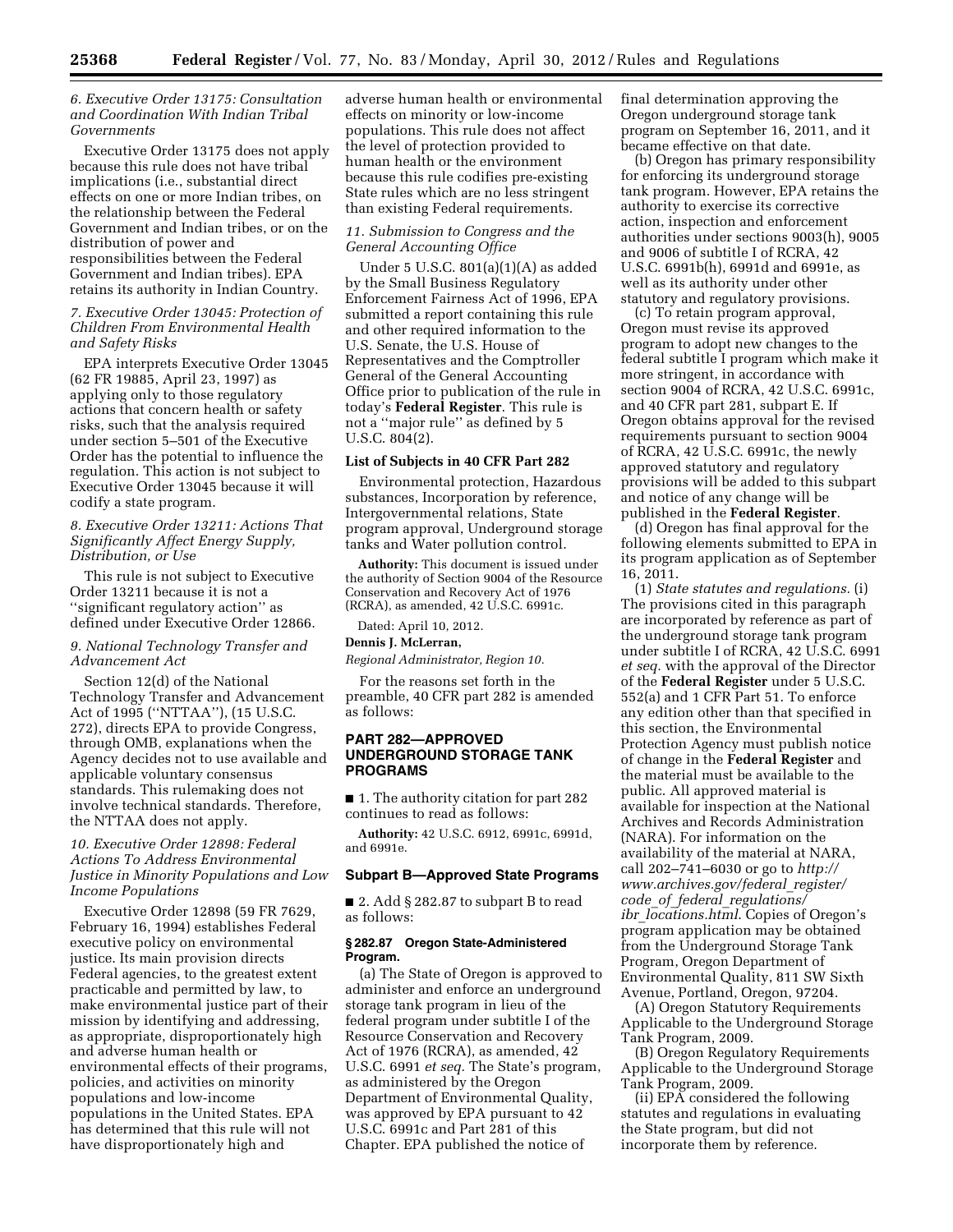(A) The statutory provisions include: (*1*) Oregon Revised Statutes, Chapter 183, Administrative Procedures Act, 2009, insofar as the provisions and procedures apply to the underground storage tank program.

(*2*) Chapter 465, Hazardous Waste and Hazardous Materials I (Removal or Remedial Action: Sections 465.200– 465.482 and 465.900), insofar as these provisions apply to matters involving an ''underground storage tank'' as that term is defined in ORS 466.706(21), as limited by the exclusions listed in ORS 466.710, except that the term does not include a tank used for storing heating oil for consumptive use on the premises where stored. The following Sections are part of the approved state program, although not incorporated by reference herein for enforcement purposes: Sections 465.205 through 465.250, 465.257 through 465.300, 465.310 through 465.335, 465.400 through 465.435, 465.445 through 465.455 and 465.900.

(*3*) Chapter 466, Hazardous Waste and Hazardous Materials II (Oil Storage Tanks: Sections 466.706–466.920 and Sections 466.990–466.995), insofar as these provisions apply to matters involving an ''underground storage tank'' as that term is defined in ORS 466.706(21), as limited by the exclusions listed in ORS 466.710, except that the term does not include a tank used for storing heating oil for consumptive use on the premises where stored. The following Sections are part of the approved state program, although not incorporated by reference herein for enforcement purposes: Sections 466.715 through 466.735, 466.746, 466.760, 466.775 through 466.780, 466.791 through 466.810, 466.820, 466.830 through 466.845, 466.901 through 466.920 and 466.994 through 466.995.

(*4*) Chapter 468 Environmental Quality Generally, insofar as these provisions apply to matters involving an ''underground storage tank'' as that term is defined in ORS 466.706(21), as limited by the exclusions listed in ORS 466.710, except that the term does not include a tank used for storing heating oil for consumptive use on the premises where stored. The following Sections are part of the approved state program, although not incorporated by reference herein for enforcement purposes: Sections 468.005 through 468.050, 468.090 through 468.140 and 468.963.

(B) The regulatory provisions include:

(*1*) Oregon Administrative Rules, Chapter 340, Division 11: Section 340–

11–0545 (*2*) Oregon Administrative Rules, Chapter 340, Division 12: Sections 340– 012–0026 through 340–012–0053, 340–

012–0067 (with the exception of subparagraphs  $(1)$   $(k)$  and  $(l)$  and  $(2)$   $(g)$ through (j)), 340–012–0074 (with the exception of subparagraph (1) (g)) and 340–012–0170 insofar as this applies to violations involving an underground storage tank.

(*3*) Oregon Administrative Rules, Chapter 340, Division 122: Sections 340–122–0074 through 340–122–0079 and 340–122–0130 through 340–122– 0140.

(*4*) Oregon Administrative Rules, Chapter 340, Division 142: Section 340– 142–0120.

(*5*) Oregon Administrative Rules, Chapter 340, Division 150: Sections 340–150–0150 through 340–150–0152, 340–150–0250, 340–150–0600 through 340–150–0620.

(*6*) Oregon Code of Civil Procedure 33C

(*7*) Oregon Administrative Rules, Chapter 690, Division 240, insofar as these provisions apply to matters involving an ''underground storage tank'' as that term is defined in ORS 466.706(21), as limited by the exclusions listed in ORS 466.710, except that the term does not include a tank used for storing heating oil for consumptive use on the premises where stored. The following Sections are part of the approved state program, although not incorporated by reference herein for enforcement purposes: Sections 690– 240–0015, 690–240–0020, 690–240– 0055 through 690–240–0340 and 690– 240–0560 through 690–240–0640.

(iii) The following specifically identified sections and rules applicable to the Oregon underground storage tank program that are broader in scope than the federal program, are not part of the approved program, and are not incorporated by reference herein for enforcement purposes.

(A) The statutory provisions include: (*1*) Chapter 465, Hazardous Waste and Hazardous Materials I (Removal or Remedial Action): Sections 465.305; 465.340 through 465.391; 465.440; and 465.475 through 465.482.

(*2*) Chapter 466, Hazardous Waste and Hazardous Materials II (Oil Storage Tanks): Sections 466.750; 466.783 through 466.787; 466.858 through 466.882; and 466.990 through 466.992):

(*3*) Chapter 468, Environmental Quality Generally: Sections 468.055 through 468.089:

(B) The regulatory provisions include: (*1*) Oregon Administrative Rules,

Chapter 340: Divisions 160, 162, 163, 170, 177 and 178.

(*2*) Oregon Administrative Rules, Chapter 837, Division 40.

(2) Statement of legal authority. The Attorney General Statement, a letter

signed on June 21, 2010, though not incorporated by reference, is referenced as part of the approved underground storage tank program under subtitle I of RCRA,

42 U.S.C. 6991 et seq.

(3) Demonstration of procedures for adequate enforcement. The ''Demonstration of Procedures for Adequate Enforcement'' submitted as part of the application for approval on July 19, 2010, though not incorporated by reference, is referenced as part of the approved underground storage tank program under subtitle I of RCRA, 42 U.S.C. 6991 *et seq.* 

(4) *Program Description.* The program description and any other material submitted as part of the application on July 19, 2010, though not incorporated by reference, are referenced as part of the approved underground storage tank program under subtitle I of RCRA, 42 U.S.C. 6991 *et seq.* 

(5) *Memorandum of Agreement.* The Memorandum of Agreement between EPA Region 10 and the Oregon Department of Environmental Quality, signed by the EPA, Regional Administrator on July 11, 2011, though not incorporated by reference, is referenced as part of the approved underground storage tank program under subtitle I of RCRA, 42 U.S.C. 6991 *et seq.* 

■ 3. Appendix A to Part 282 is amended by adding in alphabetical order ''Oregon'' and its listing.

# **Appendix A to Part 282—State Requirements Incorporated by Reference in Part 282 of the Code of Federal Regulations**

\* \* \* \* \*

#### **Oregon**

(a) The statutory provisions include: (1) Chapter 465, Hazardous Waste and Hazardous Materials I (Removal or Remedial Action Sections 465.200 through 465.482 and 465.900.):

465.200 Definitions for ORS 465.200 to 465.545 (except for Sections 465.200(5) through (11) and (17) defining terms contained in the dry cleaning requirements; (13) ''facility'' insofar as it applies to a facility that is not an underground storage tank; (16) ''hazardous substance'' insofar as it applies to hazardous wastes and any substance that is not otherwise defined as a hazardous substance pursuant to section 101(14) of the federal Comprehensive Environmental Response, Compensation and Liability Act or that is not oil; (28) ''underground storage tank'' insofar as it includes any tank or piping that is excluded under ORS 466.710 and also any tank used to store heating oil for consumptive use on the premises where stored.)

465.255 Strict liability for remedial action costs for injury or destruction of natural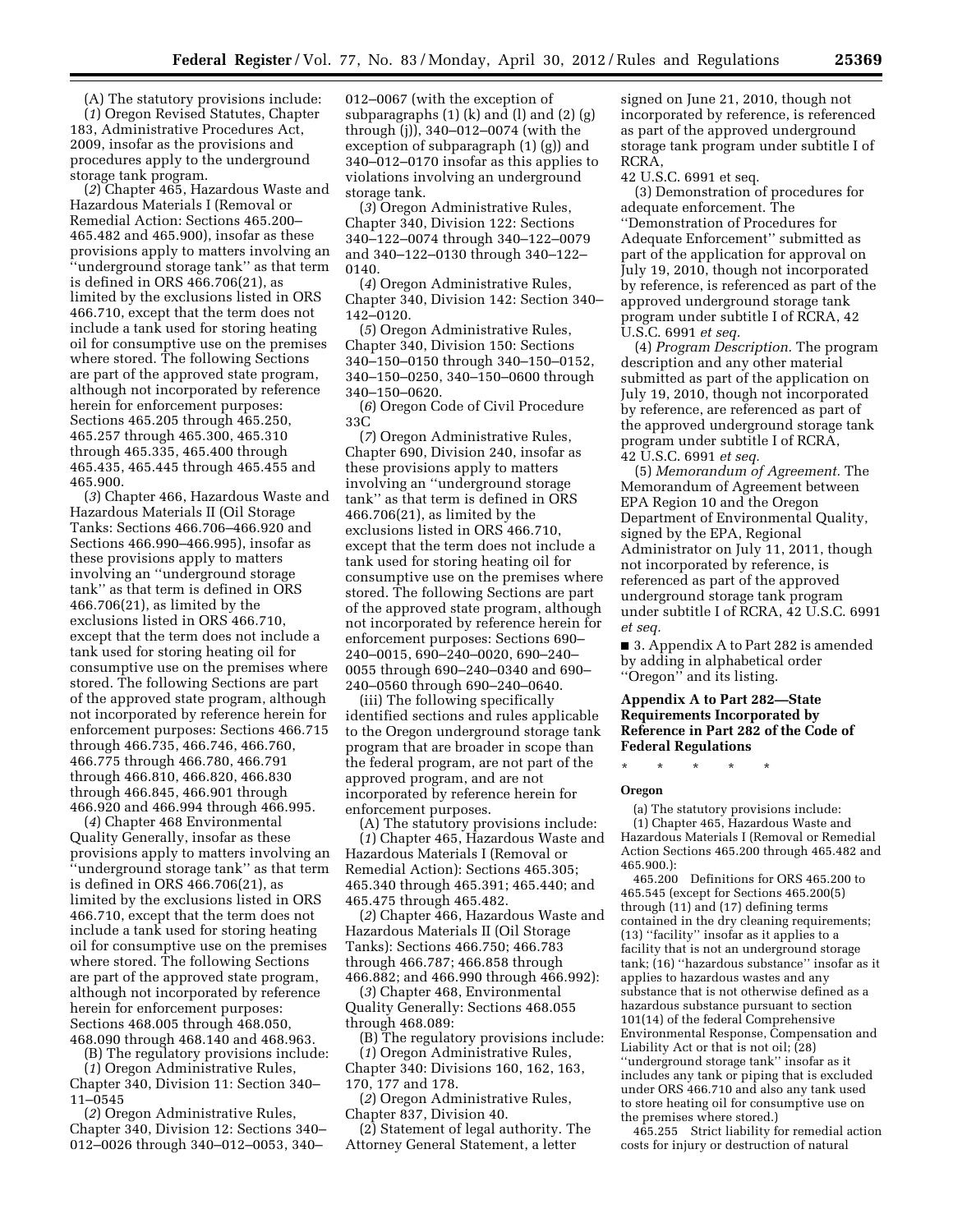resource; limited exclusions (except insofar as this includes a person who is not an owner or operator of an underground storage tank and except insofar as the exclusions would exclude persons who would be liable under Section 9003(h)(6) of RCRA).

(2) Chapter 466, Hazardous Waste and Hazardous Materials II (Oil Storage Tanks):

466.706 Definitions for ORS 466.706 to 466.882 and 466.994 (except for the following definitions: Section 466.706(17) ''regulated substance'' insofar as it would include substances designated by the commission under subsection (c) that are not included under subsections (a) and (b) of this definition; (21) ''underground storage tank'' insofar as it includes any tank or piping that is excluded under ORS 466.710, and any tank used to store heating oil for consumptive use on the premises where stored.)

- 466.710 Application of ORS 466.706 to 466.882 and 466.994
- 466.740 Noncomplying installation prohibited
- 466.743 Training on operation,
- maintenance and testing; rules 466.765 Duty of owner or permittee of
- underground storage tank 466.770 Corrective action required on contaminated site
- 466.815 Financial responsibility of owner or permittee; rules; legislative review
- 466.825 Strict liability of owner or permittee
	- (b) The regulatory provisions include:

(1) Oregon Administrative Rules, Chapter 340, Division 122 insofar as the following rules apply to a release from an underground storage tank, excluding tanks used to store heating oil for consumptive use on the premises where stored.

- 340–122–0010 Purpose
- 340–122–0030 Scope and Applicability
- $340 122 0040$ <br> $340 122 0047$
- Generic remedies
- 340–122–0050 Activities
- 340–122–0070
- 340–122–0071 Site Evaluation
- 340–122–0072 Preliminary Assessments
- Confirmation of Release
- 340–122–0080 Remedial Investigation 340–122–0084 Risk Assessment
- 340–122–0085 Feasibility Study
- 340–122–0090 Selection or Approval of the Remedial Action
- 340–122–0100 Public Notice and
- Participation
- 340–122–0110 Administrative Record
- 340–122–0115 Definitions insofar as the definition applies to an underground storage tank, excluding tanks used to store heating oil for consumptive use on the premises where stored
- 340–122–0120 Security Interest Exemption
- 340–122–0205
- 340–122–0210 Definitions except insofar as the definition of ''responsible person'' includes a person who does not own or operate an underground storage tank
- 340–122–0215 Scope and Applicability
- 340–122–0217 Requirements and
- Remediation Options
- 340–122–0218 Sampling and Analysis 340–122–0220 Initial Response
- 340–122–0225 Initial Abatement Measures
- and Site Check
- 340–122–0230 Initial Site Characterization Free Product Removal 340–122–0240 Investigation for Magnitude and Extent of Contamination 340–122–0243 Low-Impact Sites 340–122–0244 Risk-Based Concentrations 340–122–0250 Corrective Action Plan Generic Remedies 340–122–0260 Public Participation Soil Matrix Cleanup Options 340–122–0325 Evaluation of Matrix Cleanup Level 340–122–0330 Evaluation Parameters Numeric Soil Cleanup Standards 340–122–0340 Sample Number and Location<br>340–122–0345 Sample Collection Methods 340–122–0355 Evaluation of Analytical Results 340–122–0360 Reporting Requirements Grid for OAR 340– $122-0330(5)(c)$  and Table for OAR 340–122–0335(2) (2) Oregon Administrative Rules, Chapter 340, Division 142 insofar as the following rules apply to a release from an underground storage tank, excluding tanks used to store heating oil for consumptive use on the premises where stored. 340–142–0001 Purpose and Scope
- 340–142–0005 Definitions as Used in This Division Unless Otherwise Specified
- 340–142–0030 Emergency Action
- Required Reporting
- 340–142–0050 Reportable Quantities
- 340–142–0060 Cleanup Standards
- Approval Required for Use of Chemicals
- 340–142–0080 Disposal of Recovered Spill Materials<br>340–142–0090
- Cleanup Report
- 340–142–0100 Sampling/Testing Procedures
- 340–142–0130 Incident Management and Emergency Operations
- (3) Oregon Administrative Rules, Chapter 340, Division 150.
- 340–150–0001 Purpose
- 340–150–0006 Applicability and General Requirements
- 340–150–0008 Exemptions and Deferrals
- 340-150-0010
- 340–150–0020 UST General Permit Registration Certificate Required except insofar as this provision applies to a person who does not own or operate an underground storage tank and except insofar as the payment of fees is required
- 340–150–0021 Termination of Temporary Permits
- 340–150–0052 Modification of Registration Certificates for Changes in Ownership and Permittee except insofar as the payment of fees is required
- 340–150–0080 Denial, Suspension or Revocation of General Permit Registration Certificates except insofar as this provision applies to a person who does not own or operate an underground storage tank
- 340–150–0102 Termination of Registration Certificates
- 340–150–0110 UST General Permit Registration, Annual Compliance and Other Fees except insofar as the payment of fees is required
- 340–150–0135 General Requirements for Owners and Permittees
- 340–150–0140 Requirements for Sellers of USTs
- 340–150–0156 Performance of UST Services by Owners or Permittees
- 340–150–0160 General Permit Requirements for Installing an UST System except insofar as this provision applies to a person who does not own or operate an underground storage tank
- 340–150–0163 General Permit Requirements for Operating an UST System except insofar as the payment of fees is required
- 340–150–0166 General Permit Requirements for Closure of an UST System by Change-in-Service except insofar as the payment of fees is required
- 340–150–0167 General Permit Requirements for Temporary Closure of an UST System except insofar as the payment of fees is required
- 340–150–0168 General Permit Requirements for Decommissioning an UST System by Permanent Closure except insofar as this provision applies to a person who does not own or operate an underground storage tank and except insofar as the payment of fees is required
- 340–150–0180 Site Assessment Requirements for Permanent Closure or Change-in-Service
- 340–150–0200 Training Requirements for UST System Operators and Emergency Response Information
- 340–150–0210 Training Requirements for UST Operators
- 340–150–0300 Installation of USTs and Piping
- 340–150–0302 Installation of Used USTs
- 340–150–0310 Spill and Overfill Prevention Equipment and Requirements
- 340–150–0320 Corrosion Protection Performance Standards for USTs and Piping
- 340–150–0325 Operation and Maintenance of Corrosion Protection
- 340–150–0350 UST System Repairs
- 340–150–0352 UST System Modifications and Additions
- 340–150–0354 UST System Replacements
- 340–150–0360 Requirements for Internally Lined USTs
- 340–150–0400 General Release Detection Requirements for Petroleum UST Systems
- 340–150–0410 Release Detection Requirements and Methods for Underground Piping
- 340–150–0420 Release Detection Requirements for Hazardous Substance UST Systems
- 340–150–0430 Inventory Control Method of Release Detection
- 340–150–0435 Statistical Inventory Reconciliation Method of Release Detection
- 340–150–0440 Manual Tank Gauging Release Detection Method
- 340–150–0445 Tank Tightness Testing for Release Detection and Investigation
- 340–150–0450 Automatic Tank Gauging Release Detection Method
- 340–150–0455 Vapor Monitoring Release Detection Method